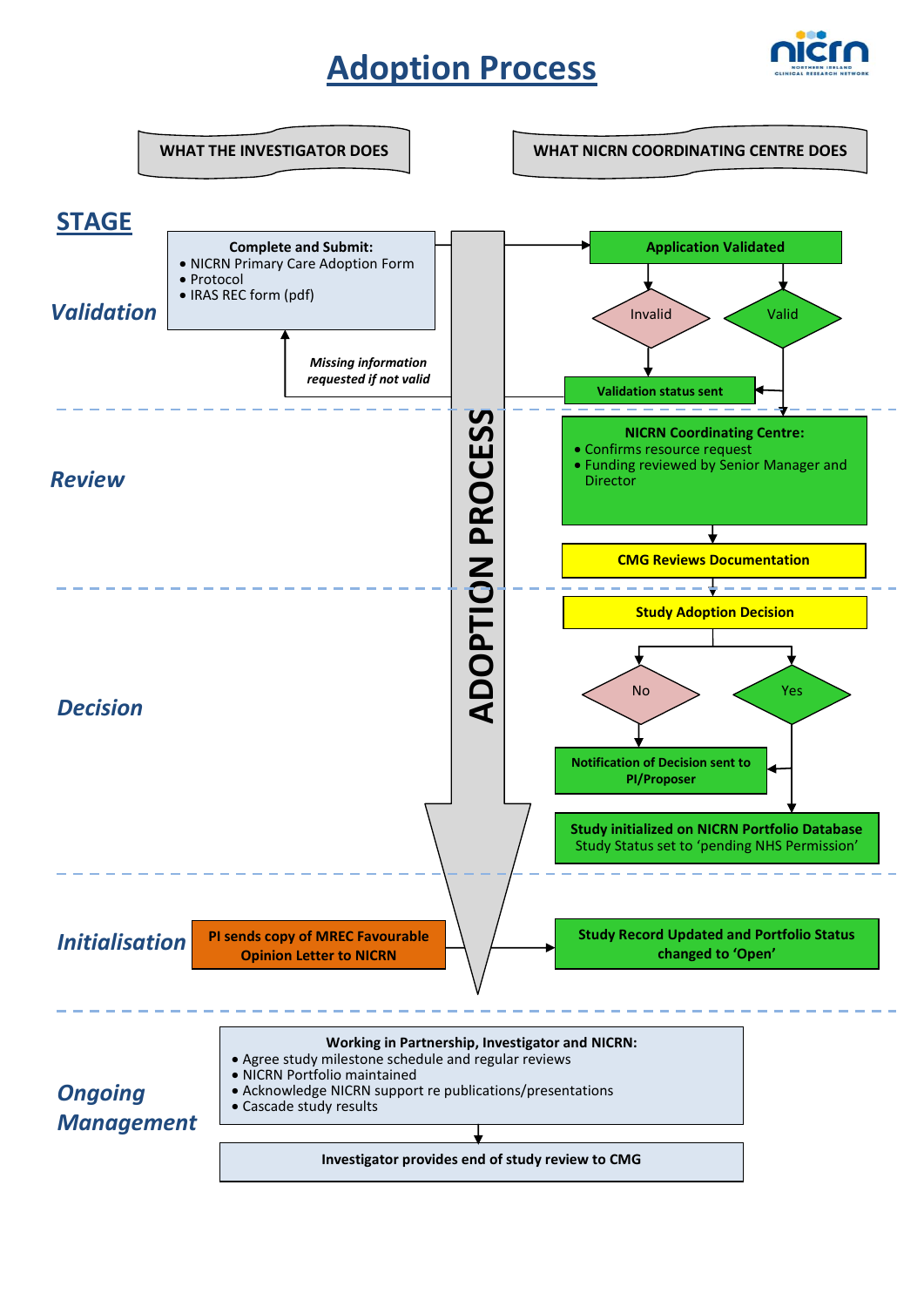## **Adoption Process Guidance – Primary Care**



This guidance is to provide direction on the NICRN adoption process to all Proposers for Primary Care studies.

### **Expression of Interest**

If a Proposer is interested in firstly receiving an expression of interest from the Primary Care interest group before proceeding with the formal adoption of their study, NICRN is willing to give a basic review and opinion of the proposed study. NICRN will need to receive a study proposal, protocol synopsis or other brief document describing the proposed research for review. They would also need to be provided an estimate of possible support requests.

The documentation will be forwarded to the members of the Primary Care Interest Group for review and comment. Their comments will take into account:

- Is study compatible with UK/NI practice
- Potential future benefits for NHS patients
- The availability and anticipated interest of collaborating NI-based investigators
- The prevalence of the target patient population
- Does NICRN have capacity to provide requested staff resources to deliver the trial data reliably and on time

NICRN will return comments and initial recommendations to the proposer within two weeks of receipt of the initial request.

### **Adoption**

### **The NICRN study adoption process is designed to work in** *parallel* **with the study Ethics applications so as not to increase approval timelines.**

If a proposer wishes to apply to NICRN to have their study added to the Portfolio, the following documents must be completed and submitted:

- NICRN Primary Care Adoption Form
- Protocol
- IRAS REC form (pdf)

The NICRN Coordinator reviews submission and validates application. The application will be considered valid if **all** requested documents have been completed in full and submitted. If it is invalid, the Proposer will be notified and the relevant information will be requested.

Once an application is valid, the NICRN Coordinating Centre team will confirm the resource request. The funding of the study will be reviewed by the NICRN Senior Manager and Director.

The documentation is submitted to the CMG for review. The decision to adopt a study will be based on consideration of the following:

- Is there a genuine and testable hypothesis or valid research question with a possible future benefit for patients as its objective?
- Is there a statistically valid trial design which is reasonable for the stated main objective and main hypothesis of the trial?
- Have the trial and its design been subject to an adequate protocol review process?
- Is the study compatible with current UK/NI practice?
- What is the level of prioritisation based on NICRN criteria?
- Is the study suitably funded?
- What are potential future benefits for NHS patients?
- Is there sufficient investigator interest?
- Are there sufficient patient numbers?
- Does the NICRN infrastructure have the current capacity to provide requested staff resources to deliver the trial data reliably and on time?